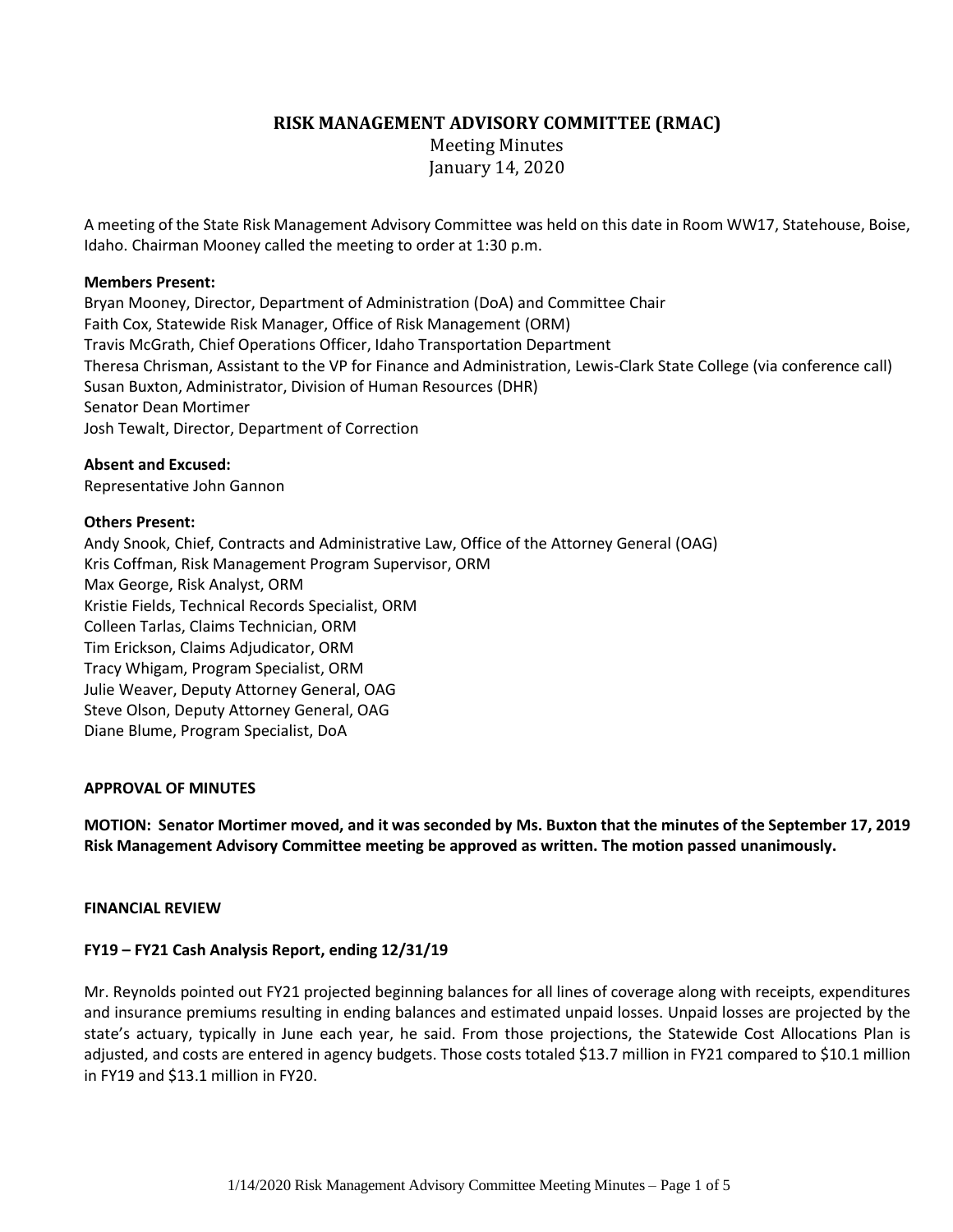Unpaid losses, he explained, is the state's liability incurred through its Risk Management program for the different lines of coverage at a certain point in time. That number is targeted, he said, to make sure the state is fully funded for its liability.

# **FY20 Budget to Actual By Line of Coverage, ending 12/31/19**

The first section of this report, *Administration*, is the appropriation for personnel and operating expenditures, he continued. It has a positive variance of \$6,497. *Liability* shows a negative variance of about \$1.65 million, which is a very significant variation from the projected cost, he stressed. *Cyber Liability's* positive variance is \$37,535; there have been no cyber liability claims this year. *Inland Marine* is the coverage for small items; the state has not collected a premium for this coverage for many years. Its positive variance is \$9,241. *Energy Systems* has a positive variance of \$18,080. *Auto Physical's* positive variance is \$74,155, despite an increase in these damages for several years. However, because of efforts such as the recommendation by this committee to increase the agency deductible from \$500 to \$1,000 and efforts to promote defensive driving, this number has been impacted positively, he said. *Employee Bonds'* positive variance is \$17,957, and *Property* is \$79,614. Property insurance is another example where proactive actions have reduced claims. The department has a budget request this year to hire a Loss Control Manager whose primary focus will be to look for ways to prevent loss.

He presented a graph of Risk Management'stotal agency billing spanning five years showing nearly \$9 million was billed in FY17 compared to \$13.7 million projected for FY21. Affecting some of that increase was adding cyber security coverage of about \$1 million in FY18. However, to explain spending spikes, he presented another graph illustrating liability agency billing only. In FY17 costs were just over \$2.8 million and in FY21 it is projected to be over \$7.1 million. Most of the claims are whistleblower and employment related, he explained.

## **UPDATE FROM STATEWIDE RISK MANAGER**

## **July Renewals**

Ms. Cox recalled that the committee discussed property renewal rates and changes in market trends at past meetings. She distributed a Marketplace Report from Willis Towers Watson that indicates current market increases based on line of business.

Later this month, she said, she will discuss different options for coverage with the state's property broker. The latest renewal, she pointed out, came in with an initial 49% increase which was negotiated down to about 7%. The self-retained deductible was also increased from \$250,000 to \$350,000. The Marketplace Report indicates that property is up 5% to 15% in 2020 in non-catastrophic states, such as Idaho. For the next upcoming renewal, she said, the state's broker estimates anywhere between a 20% and 50% increase in non-catastrophic states. Carriers are using non-catastrophic states to generate more premium and there is little push-back because there are not a lot of options. Consequently, catastrophic states are seeing lower overall rate increases that non-catastrophic states.

She proposed the committee consider self-funding the state's property insurance or consider a reinsurance option. By the next committee meeting in May, she said she will have some options to present to the committee. Most noncatastrophic states are not entirely self-funded, and they tend to have a higher retention. She proposed Idaho could be a bit more aggressive with property retention; however, the state's actuary will use the state's prior experience to determine the best course of action.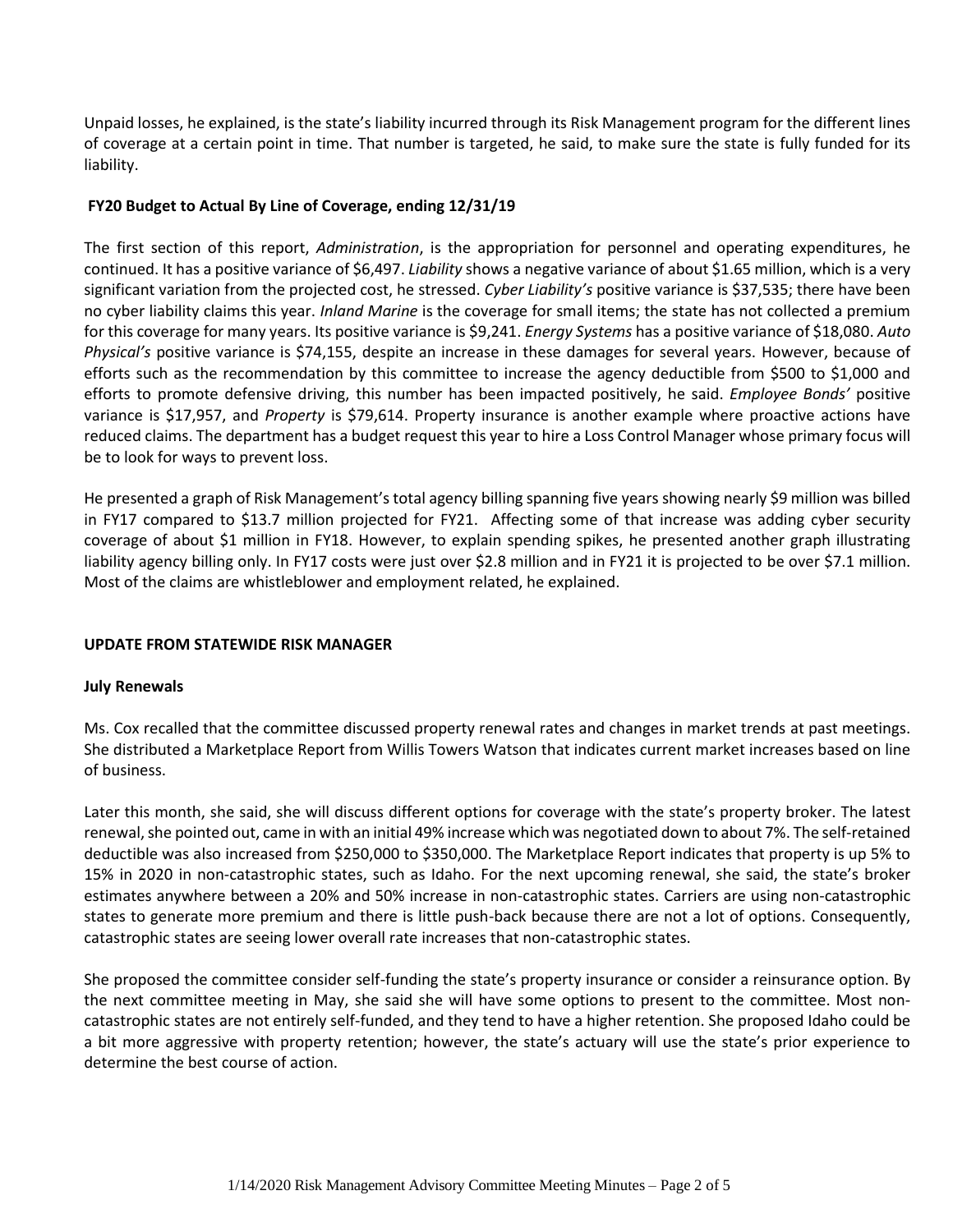She pointed out in the Marketplace Report that general liability (not including employment practices liability or directors' and officers' errors and omissions) is going up between 2.5% to 7.5%. Under "Excess" (reinsurance) the increase is 15% or more. She pointed out that the state's current reinsurer is asking for a lot of information it has not requested before such as how many officers are armed, whether detention officers are psychologically tested before hire, etc. They also inquired about special events and whether the state hosts them for over 2,500 individuals. Reinsurance policies are not going to be able to be retained if the state doesn't put more controls in place, she said. She anticipates the state's reinsurance policy renewal will be significantly higher in costs, or the carrier may decline to retain the state all together. In anticipation, she asked the state's broker to go to bid as a precaution. The Excess carriers are the ones sustaining most of the costs involved with increased catastrophic property losses, she said.

### **Loss Prevention Position Update**

Funding for this position is part of the Department of Administration's FY21 budget request, she continued. The individual hired will partner with agencies to identify exposures, and one of the major areas of exposure is automobiles. Over the past three years, she said, Risk Management paid out over \$2 million in auto property damage. In addition, according to the State Insurance Fund, almost \$3 million has been paid toward auto injury claims in the same period.

This position could have a great impact by implementing a defensive driver's program, she said, and that alone could offset the investment of about \$96,000 annually to fund this position. Just by having the position in place will allow the state to negotiate better pricing for insurance and services.

### **Statewide Driving Policy**

At its last meeting, she said, the committee authorized Risk Management to move forward with implementing the proposed safe driving policy. Since, the policy has been executed in the Department of Administration to serve as a pilot study before it is extended statewide. Some agencies will have much more strict policies based on their agency needs, she said, but the one adopted by this committee will serve as minimum criteria for all agencies. Ms. Buxton agreed to share the policy with agencies when requested.

## **New Risk Management Information System Update**

Programming for the new system is underway and as a result, processes are being evaluated. Most premiums are easy to calculate and explain; however, the general liability premiums are not, Ms. Cox said. Calculations have been based off the prior year's loss history but going back 20 years there is no documented foundation for how it was initially developed. Premium calculations cannot be implemented in the new system because they are not based on anything tangible. Consequently, staff has identified tangible numbers consistent with every agency that are feasible to use in the calculation. Those tangible numbers include the replacement value of all properties because the more property, the more exposure there is to claims. Other tangibles include number of agency employees and vehicles. The fourth criteria considered will be the agency's claims history. Eventually all four factors will be weighted evenly at 25% but at first, claims history will be less to minimize initial impact on agencies.

## **New Cyber Incident Reporting Tool**

A new comprehensive cyber reporting platform was implemented on January 1 by the Division of Military, she continued. It allows the State of Idaho to collect data on all incidents and breaches and develop a matrix for the Office of Information Technology Services to use to make business decisions. It will also help Risk Management with its reinsurance and cyber liability insurance rate negotiations and set the groundwork for going self-funded. There are 99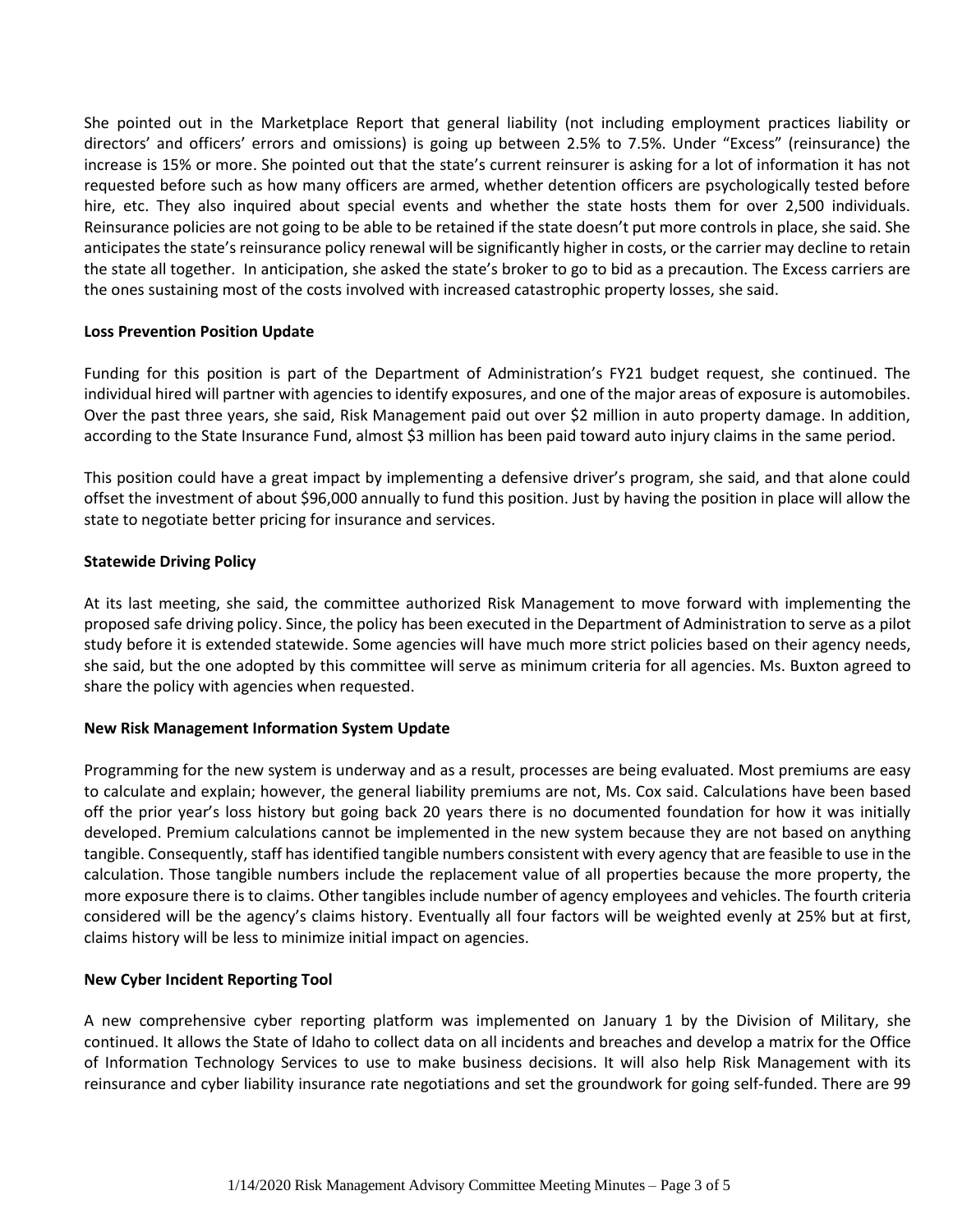agencies that will use the platform for reporting and by December 31st, 69 had received training. The remaining agencies have been notified they must report through the platform.

## **October Risk Forum Update**

Last year's forum was downsized to five classes, she explained, and feedback was positive especially for those sessions presented by state employees such as "Defensive Driving", "Active Shooter Training", "Cyber Incident Reporting Tool", and "Risk Management Best Practices". "Effective Safety Committee" training was offered by the state's broker. Senator Mortimer noted he will discuss with the Pro Tem and Speaker that new legislators would benefit from general risk management and liability training.

### **June Litigation Seminar**

On June 3<sup>rd</sup>, Ms. Cox continued, a seminar on litigation will be conducted focusing on whistleblower claims, employment retaliation claims, and general employment claims such as sexual discrimination. These types of claims are driving the increase in costs. The broker will hire exerts to conduct the sessions including a trial expert, and OAG will provide training as well. All deputy attorneys general and outside counsel will be invited to participate.

## **Expansion of Employee Liability Coverage to include Directors and Officers**

Ms. Cox indicated she has discovered that many state employees do not understand risk coverage and what Risk Management does. Many believe that they will not be covered for errors they make in the process of conducting their jobs. It's important that officers and directors of the state be better educated because it could stifle employees in their performance if they believe they are not protected. Ms. Buxton added that DHR's Supervisory Academy addresses risk coverage, and its Respectful Workplace training also illustrates what is and is not covered by risk insurance.

One of things it does not cover, Ms. Cox pointed out, is wages and benefits. It was designed this way so that agencies have repercussions for poor employment decisions. Many new directors are surprised when they need to come up with wages and benefits while coping with tight budgets. Consequently, she proposed expanding liability coverage provided by Risk Management. A positive result for Risk Management is that it would be less difficult to negotiate payouts for a claim if it has control over the wage and benefits portion of the payout. When the agency does not have funds to pay wages and benefits, it ends up costing the state more in the long run because the claim remains in litigation longer.

Director Mooney inquired how agencies would be held accountable if they are not required to pay for wages and benefits. Ms. Cox noted that Utah has implemented a new program that assesses agencies a \$50,000 deductible when they make employment decisions that result in liability claims without first seeking advice from Risk Management, DHR, and the OAG.

If the committee agrees to investigate expanding liability coverage to include wages and benefits, Ms. Cox said, the state's actuary will be asked to provide a projection of costs. Proposals will then be offered for making sure agencies are accountable. Instead of a financial assessment to ensure accountability, Mr. McGrath suggested agency leadership be held accountable. However, if it is decided to be a financial assessment, he suggested the deductible be scaled to the size of the agency. Mr. Reynolds said if the committee makes a recommendation today and the plan is approved at the May meeting, the expanded coverage could go into effect in July.

**MOTION: Ms. Buxton moved, and it was seconded by Senator Mortimer that the committee authorize Risk Management to engage in an actuarial study to identify costs for expansion of liability coverage. The motion passed unanimously.**